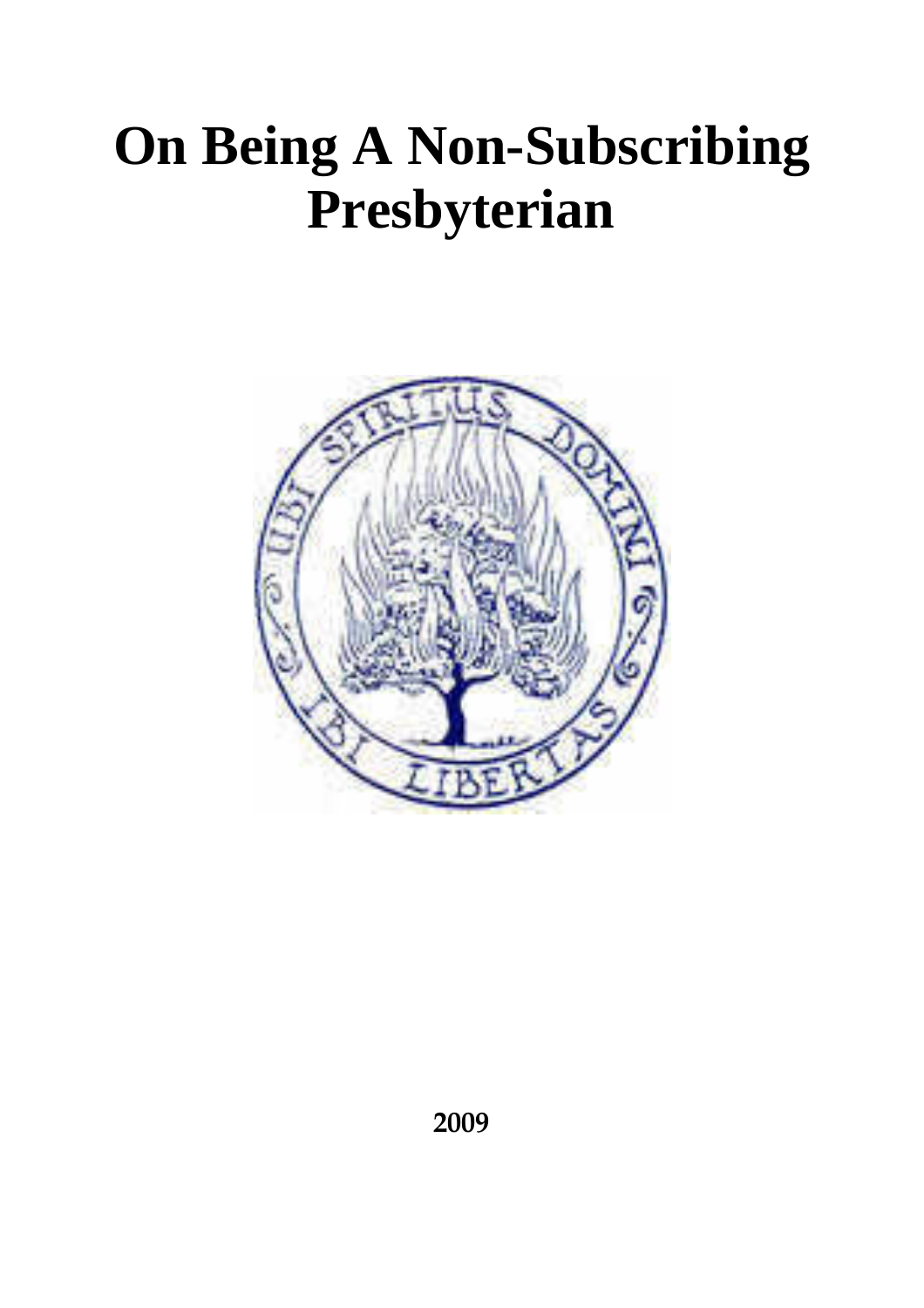# *ABOUT THE AUTHORS*

#### *John Nelson*

John Nelson is minister of the Old Presbyterian Church Ballycarry and of Raloo Non-Subscribing Presbyterian Church, and has served these congregations since Ordination in 1983. He is a graduate of Queen's University Belfast and of the Victoria University of Manchester, and holds the degrees of B.A., B.D. and Ph.D. in history and theology. Over the years he has served the Non-Subscribing Presbyterian Church of Ireland in various capacities including Clerk of the General Synod 1988-2000 and Clerk of the Presbytery of Antrim from 1986 until present.

#### *Scott Peddie*

Scott Peddie is minister of the Old Presbyterian Church Templepatrick and First Presbyterian Church (Non-Subscribing) Crumlin. Educated in Scotland, New Zealand and latterly Northern Ireland, Scott has a B.Sc. in Marine Biology, an M.Sc. in Business Management, a Ph.D. in Marine Biology (all from the University of Aberdeen), a GradCertTh in Theology (BCNZ) and is currently studying part-time for a M.Div degree at the Queen's University of Belfast. He is a Chartered Biologist (C.Biol M.I.Biol) and a Member of the Institute of Leadership and Management (MInstLM). Scott has worked for a number of years in management and research positions within the Scottish, Norwegian, Irish and New Zealand aquaculture industries and has also spent some time working as an animal health economist. He has been a Director of a consultancy, training and publishing business for the last five years. Scott has authored in excess of seventy scientific articles and papers. He is co-founder and chair of Christians in Science Ireland. Scott is married to Fiona and they have two sons.

#### *David Steers*

David Steers is minister of the Non-Subscribing Presbyterian Churches of Downpatrick, Ballee and Clough in Co. Down. He was Dr Williams's Research Scholar at the University of Glasgow from 2000 to 2003 and tutored in the School of Divinity there for two years. Since 1990 he has also been Non-Subscribing Presbyterian chaplain at Queen's University, Belfast. He read modern history at the University of Oxford (Christ Church) before reading theology at the University of Manchester while training for the ministry. He holds a Ph.D from the University of Glasgow and is the editor of *The Non-Subscribing Presbyterian* magazine. He was a member of the Council of the International Association for Religious Freedom for ten years and was minister of All Souls' Non-Subscribing Presbyterian Church, Belfast from 1989 to 2000. He has contributed articles to a number of different journals as well as to biographical dictionaries including the *Oxford Dictionary of National Biography*, the *Thoemmes Dictionary of Nineteenth Century British Philosophers,* the *Thoemmes Dictionary of British Classicists* and the *Thoemmes Dictionary of Irish Philosophers*. He is married to Sue and they have four children.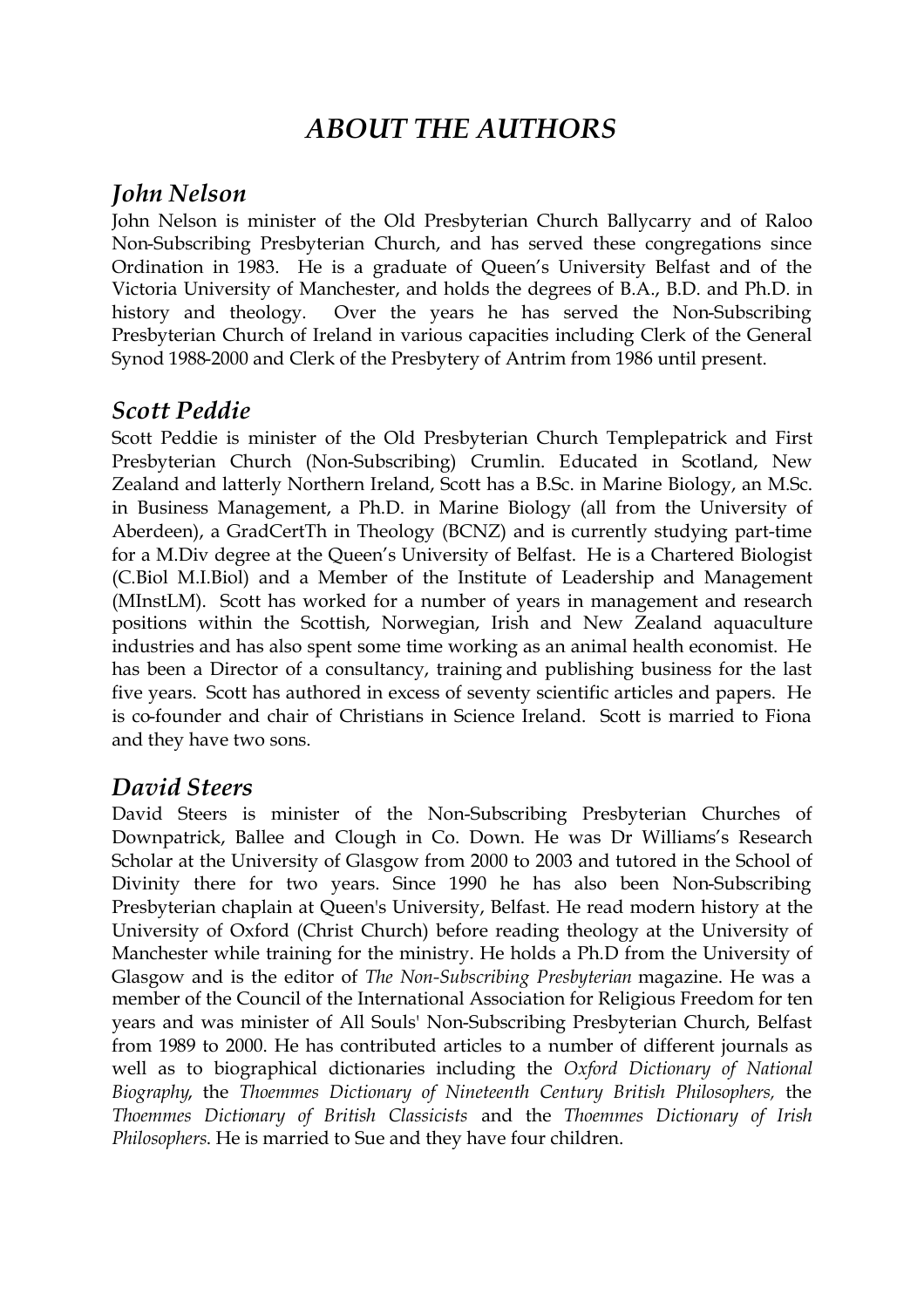For some time past we have been aware of a lack of published material which might give insight into the principles of Non-Subscribing Presbyterians, and we have put together the following brief articles.

The views expressed are the entire responsibility of those whose names are attached. Where there appears to be duplication of thought this is because the articles were written separately and should be taken as complimenting each other.

In offering then to those who may be interested we hope that they will find them of some value, and that they will help to increase their understanding of the liberal Christianity of the Non-Subscribing Presbyterians.

June 2009

J.W. Nelson S. Peddie A.D.G. Steers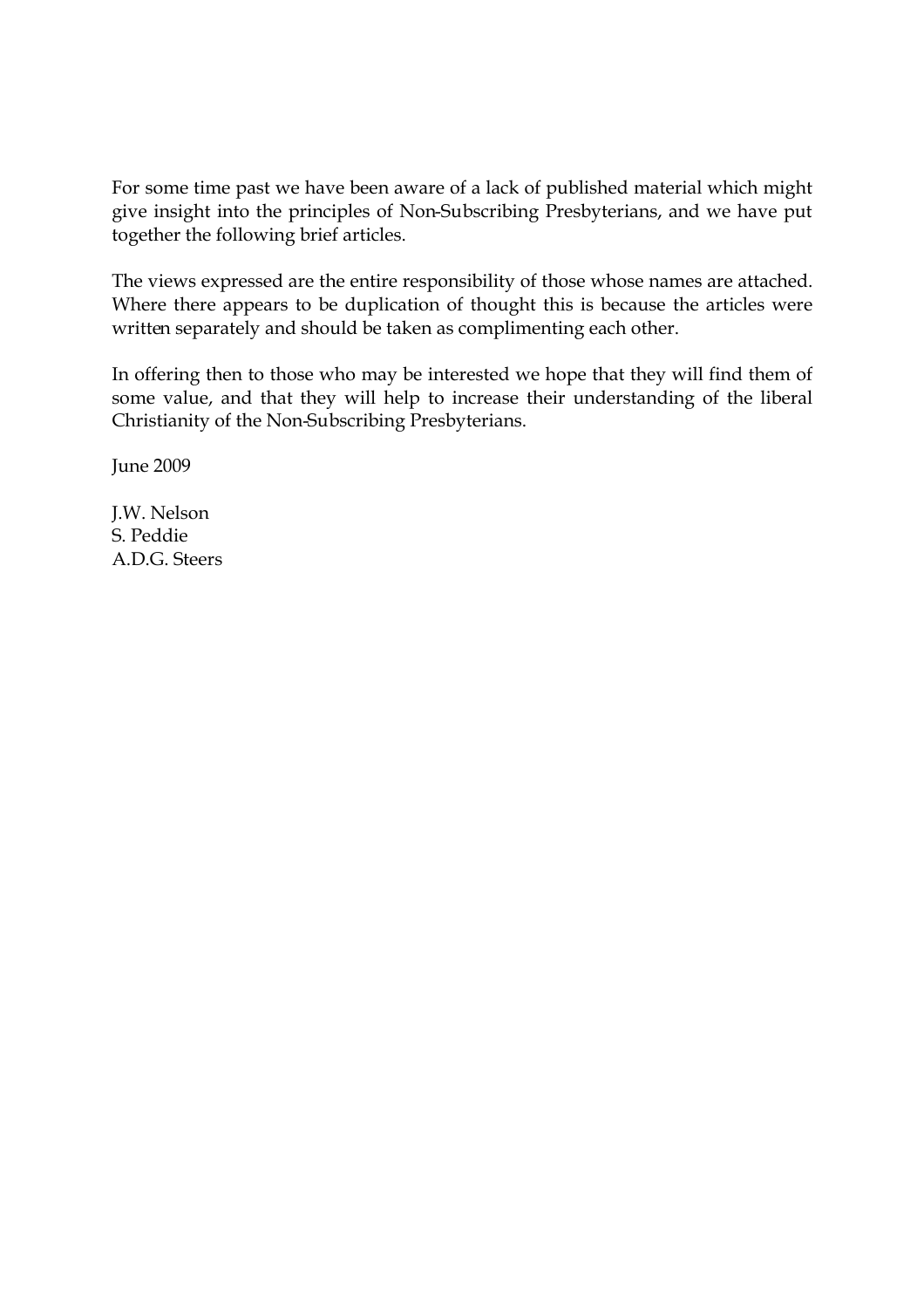# *INTRODUCTION*

The Non-Subscribing Presbyterian Church of Ireland has no exact equivalent in any other denomination. In structure and church governance it closely resembles the rest of Irish Presbyterianism, with which its roots and development were closely connected. Its theological outlook and ethos also reflect in a large degree that background, and its reaction to certain aspects of the often rigid and conservative outlook that have been found there.

The title of the denomination is unwieldy, yet at the same time thoroughly descriptive. During the controversies of the 1720's and the 1820's the fundamental issue which decided whether ministers and congregations would be with or against the 'Non-Subscribers' was their willingness to accept compulsory subscription to the 'Westminster Confession of Faith'.

In their refusal to accept compulsory subscription the Non-Subscribers have often been portrayed as rejecting or disbelieving some parts of the Westminster Confession. However, this is not the case. Their refusal has always been based upon an objection in principle to the use of man-made creeds or confessions as a test of Christian faith and fellowship. They have always contended that the Scriptures of the Old and New Testaments contain all that is essential to Christian knowledge and faith. Man-made creeds and confessions cannot become a definitive explanation of what Scripture teaches and any attempt to impose them as such, upon individuals or churches will inevitably lead to needless division.

The point is also made by others that the title of the denomination appears as something which is essentially negative. Because of this, Non-Subscribers have always considered it important to stress that which is positive.

Non-subscribers hold that 'The Lord Jesus Christ is the sole King and Head of the church'. That is, that their faith looks to Him and is centred upon Him, that through His ministry and revelation they may learn the meaning of life and seek the way to heaven.

Non-Subscribers hold that 'The Scriptures of the Old and New Testaments are the rule of Christian Faith and Duty under the teaching of our Lord Jesus Christ. That is, that together with the other churches of Christendom, they base their faith and practice upon inspired truth given there.

In placing their trust upon the Scriptures the Non-Subscribers also assert the place of human reason in the study and understanding of their faith. While accepting that mankind are frail and imperfect in many ways, they acknowledge that they have been given the gift of reason; and since God gave mankind this gift He clearly meant them to use it, and not merely for limited areas of thought only, but for all, including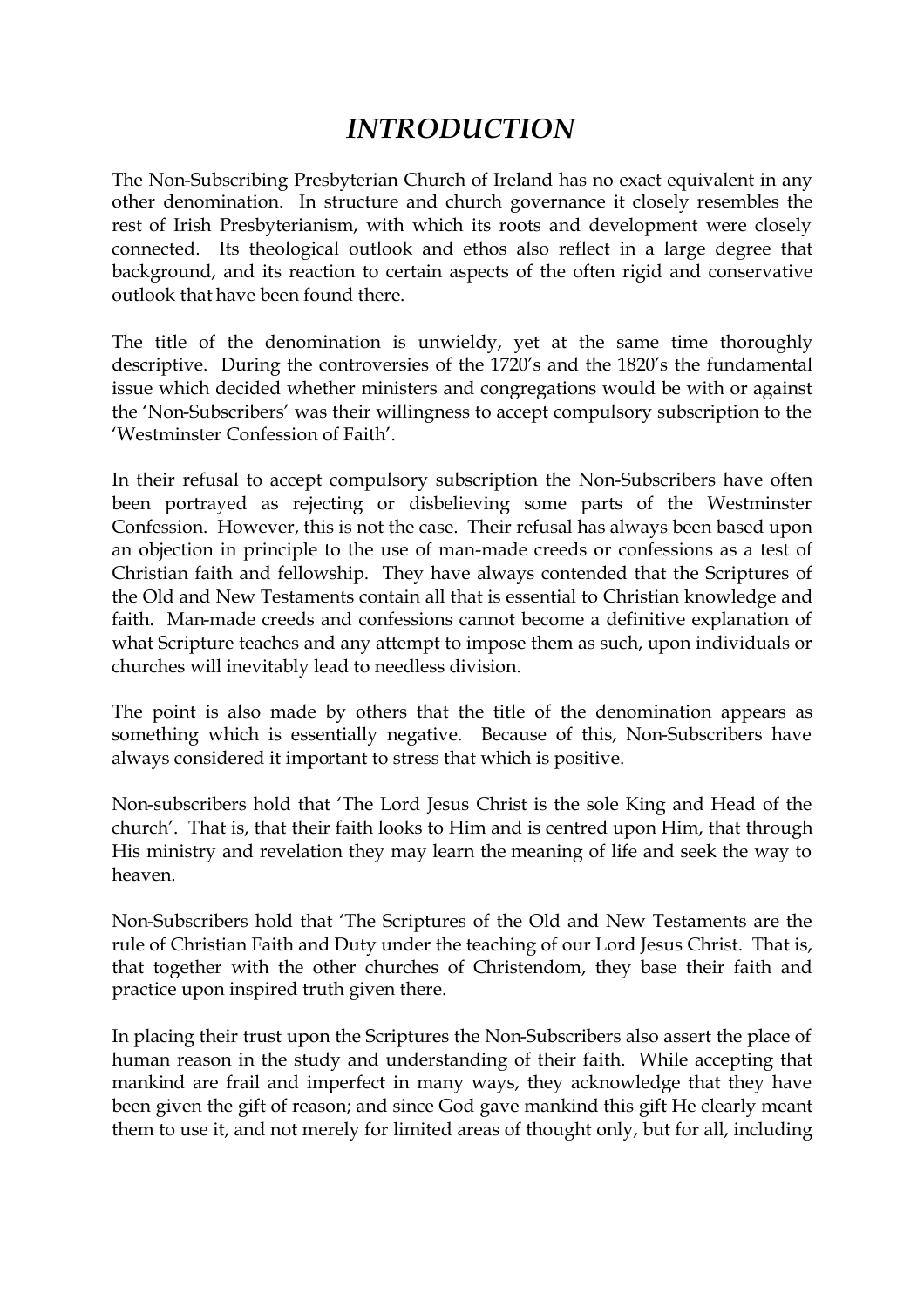their faith. In this way they believe that God expects his people to engage with matters of faith and form a deeper understanding.

Non-Subscribers also hold 'That it is the inalienable right of every Christian to search these records of Divine Truth for their own instruction and guidance, to form their own opinions with regard to what they teach, and to worship God in sincerity, agreeably to the dictates of their own conscience.' That is, the right of private judgement has a most important place in the Christian life. Each Christian has the duty, and the obligation, to search the Scriptures and with study, prayer and the advice of other Christians to form their own opinion as to what they teach. In as much as Christianity is built around personal relationships between God and people it is the duty of each individual to strive to the best of their ability to understand that relationship and not simply to accept what others may say.

Given such an emphasis upon personal responsibility, it is inevitable that different views may emerge. Nevertheless, Non-Subscribers have never sought to make the basis of their fellowship agreement upon the details of theological belief, but rather their faith in God as He has revealed himself in Christ, and their quest to find the love and salvation which he offers.

In such ways the Non-Subscribing Presbyterians of Ireland have for almost 300 years, maintained their witness to liberal and non-dogmatic Christianity and, by their maintenance of that witness have demonstrated that God has surely a place for them in His plans and purpose.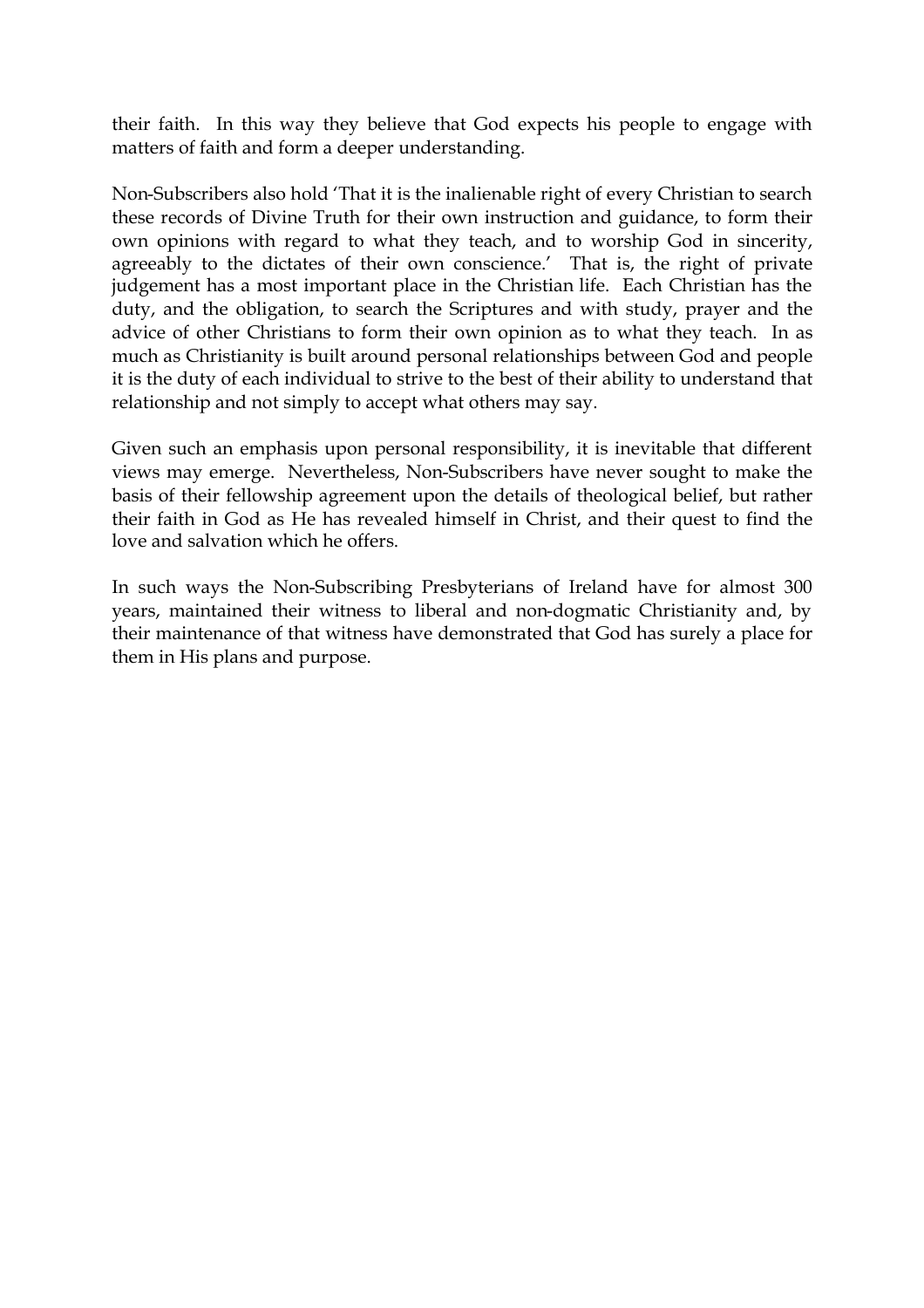## *PERSONAL PERSPECTIVES:* Rev. Dr. John Nelson

The Non-Subscribing Presbyterian Church of Ireland is not large in numbers. Nowadays its strength is largely confined to Counties Antrim and Down; yet it maintains an historic witness to liberal, non-dogmatic Christianity.

This church has its origins firmly in the mainstream of Irish Presbyterianism and only took on a separate existence after the Non-Subscription Controversies of the 1720's and 1820's. Its form of worship is characteristically Presbyterian, as is its form of church government. Its distinctive title comes from its refusal, in contrast to other Presbyterian churches, to enforce subscription to the Westminster Confession of Faith upon its ministers and elders.

It is sadly the case that this church is often misunderstood.

To be a Non-Subscriber is to be part of a church which proclaims the Lord Jesus Christ as sole King and Head, and bases its faith and practice upon the Scriptures of the Old and New Testaments; and by doing so it claims its place among the churches of Christendom.

To be a Non-Subscriber is to be part of a church which, as a point of principle, will not insist that its ministers and elders sign or 'subscribe' the Westminster Confession of Faith or some equivalent creed. Believing in the unique position of the Bible by reason of Divine inspiration Non-Subscribers do not accept that the Bible must then be interpreted through a man-made creed or confession of faith. They reject the view that it is either proper or effective to then use such a creed as a test of membership or office in the church. They believe that it would be wrong to bind everyone to the form of words of one such creed, and that to do so would only lead to needless division in the church.

Nevertheless this is not to say that Non-Subscribers reject creeds and confessions for they do not. They feel that they have a most important and valuable role as testimony to the historic faith and witness of the church and as guides to the faith of present and future generations. It is not the use of creeds which Non-Subscribers object to, but their being imposed as compulsory test of church membership. Indeed, it is the tradition of this church that while subscription is never imposed, all who may wish to declare their faith in this way have perfect liberty to do so.

To be a Non-Subscriber is to be part of a church which values mankind as the pinnacle of God's creation, made in his own image, and which accepts that while mankind are frail and imperfect in many ways they can still recognise their need for God and reach up to him. God, in his loving kindness reaches out to them in Christ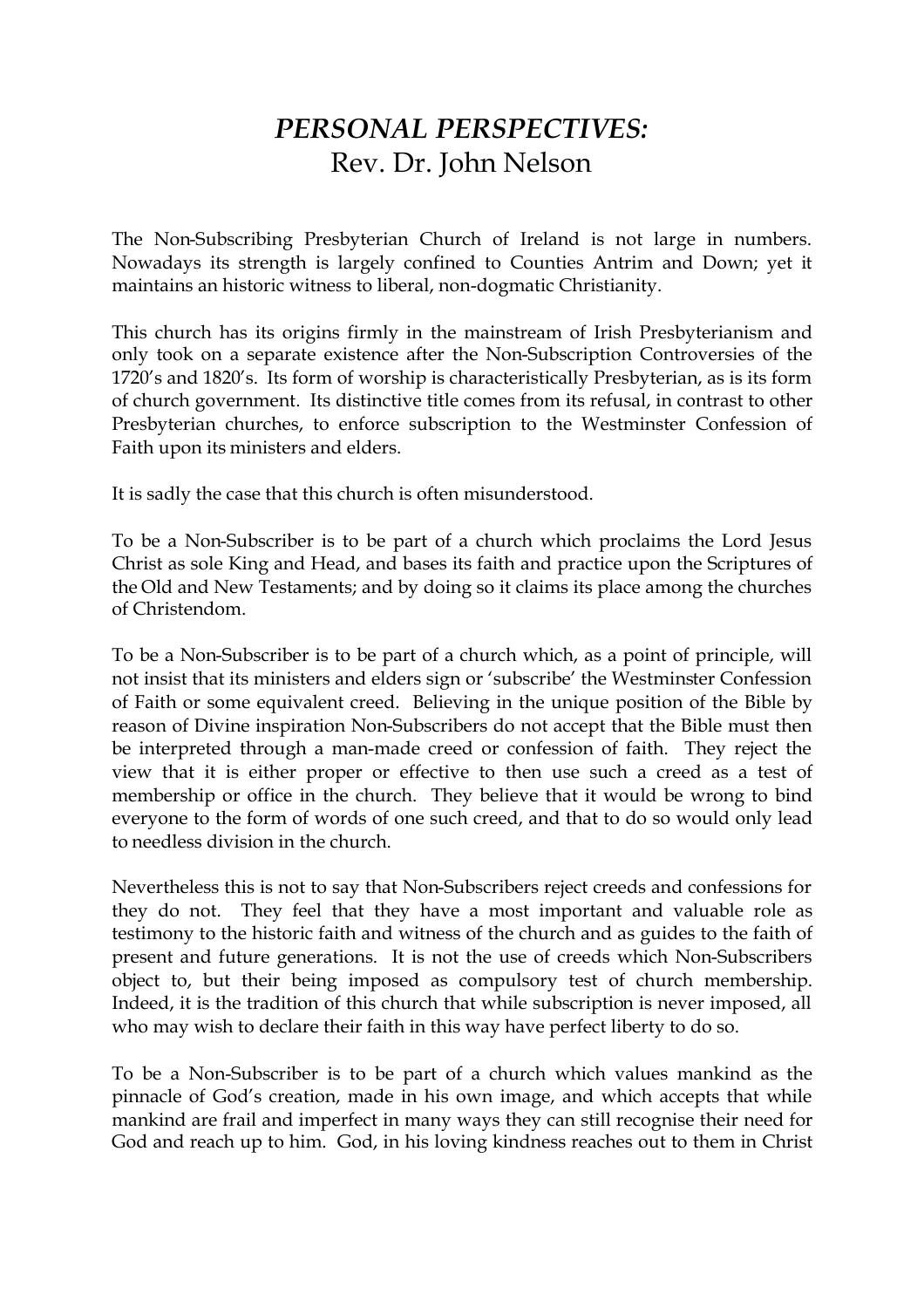and so opens that path of salvation. To aid in this quest God has blessed mankind with reason, which they may use, indeed must use, in understanding their faith.

To be a Non-Subscriber is to be part of a church which affirms the right of private judgement in matters of religion. That is, that it is the right and duty of every Christian to search the Scriptures and with study, prayer and the advice of other Christians, to form their own opinion as to what they teach. Inasmuch as Christianity is built around a personal relationship between God and man it is the duty of each individual to try to the best of their ability to understand that relationship, and not, to receive and accept blindly what any church, council or individuals may say.

Given this emphasis upon individual responsibility it is inevitable that different views may emerge. There are those who hold views of Christian doctrine which are not entirely in keeping with mainstream or 'orthodox' views. Nevertheless it must be noted that when they do so they act only as individuals, and that their views are not binding upon either the denomination or any of its congregations. This church does not deny the doctrine of the Trinity or any of the other major doctrines commonly accepted among Christians. It simply leaves to individuals the duty of working out for themselves the details of those beliefs. The outstanding fact is that in spite of diversity of detail the church finds its unity in Jesus Christ and in loving allegiance to Him. This surely is evidence of the work of the Spirit.

To be a Non-Subscriber is to be part of a church which seeks to bring people nearer to God as he has revealed himself in Jesus, that with the help of the Spirit they might be better able to live in this modern world, and may come to find his salvation.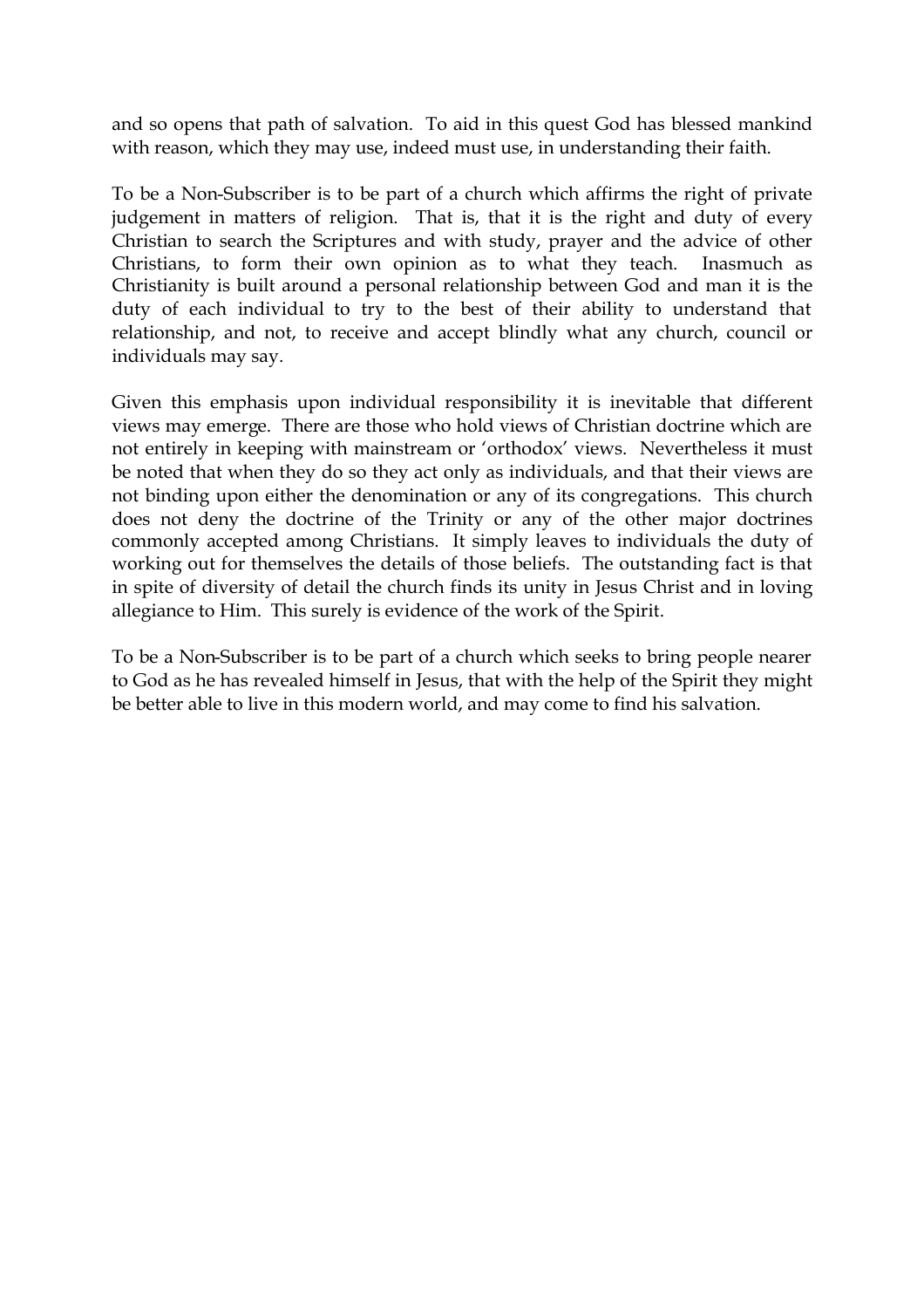## *PERSONAL PERSPECTIVES:* Rev. Dr. Scott Peddie

Although the title 'Non-Subscribing Presbyterian' is undoubtedly an unwieldy one, the rationale for it, and the principles that underpin it, are very straightforward.

In essence, the 'Non-Subscribing' Presbyterian is one who is against *compulsory* subscription to the Westminster Confession of Faith, or any Confession of Faith for that matter. It does not necessarily follow however that a 'Non-Subscriber' is 'unorthodox' in his or her theological thinking; this is an erroneous assumption that cannot be sustained by a detailed examination of the rationale behind nonsubscription. Non-Subscribers can be as theologically 'orthodox' as those who choose to subscribe to a confession of faith, although they simply articulate their faith in a non-formulaic manner devoid of compulsion. For many, their objection to compulsory subscription hinges on the fact that it has the effect of stifling debate, creating false intellectual boundaries, and it can and sometimes does create an artificial theological 'comfort zone', however unintentional this may be.

Creeds, like confessions, are limited in their expression of the totality of Divine truth. For example, they are silent on much of Jesus' teaching and his revolutionary stance on ethical issues. The centrality of love in the Christ's message is entirely absent and his teaching on the Kingdom of God is not given the prominence he himself gave it in his earthly ministry.

Truth is of course fundamental to all Christians of whatever persuasion. We all earnestly seek the truth; truth is absolute, but as fallible humans our *perception* of it is limited and it must be open to revision. Creeds and confessions are attempts to distil the unfathomable nature of God into timeless 'soundbites' of theological truths, but by their very nature, they are products of their time and reflective of the theological controversies that were important at their time of composition. As a consequence, utilising confessions and creeds as barometers of orthodoxy is not only intellectually incoherent, it is also incompatible with the spirit of the Reformation. As William Sloane Coffin once said:

"There are those who prefer certainty to truth, those in church who put the purity of dogma ahead of the integrity of love. And what distortion of the gospel it is to have limited sympathies and unlimited certainties, when the very reverse – to have limited certainties and unlimited sympathies - is not only the more tolerant but far more Christian."

Non-Subscribers understand that focussing in on the purity of dogma ahead of the integrity of love is something that turns many people away from God. There are those who are genuinely seeking to follow Jesus in their lives, but they become disillusioned and disheartened by a rigid doctrinal exposition of faith, something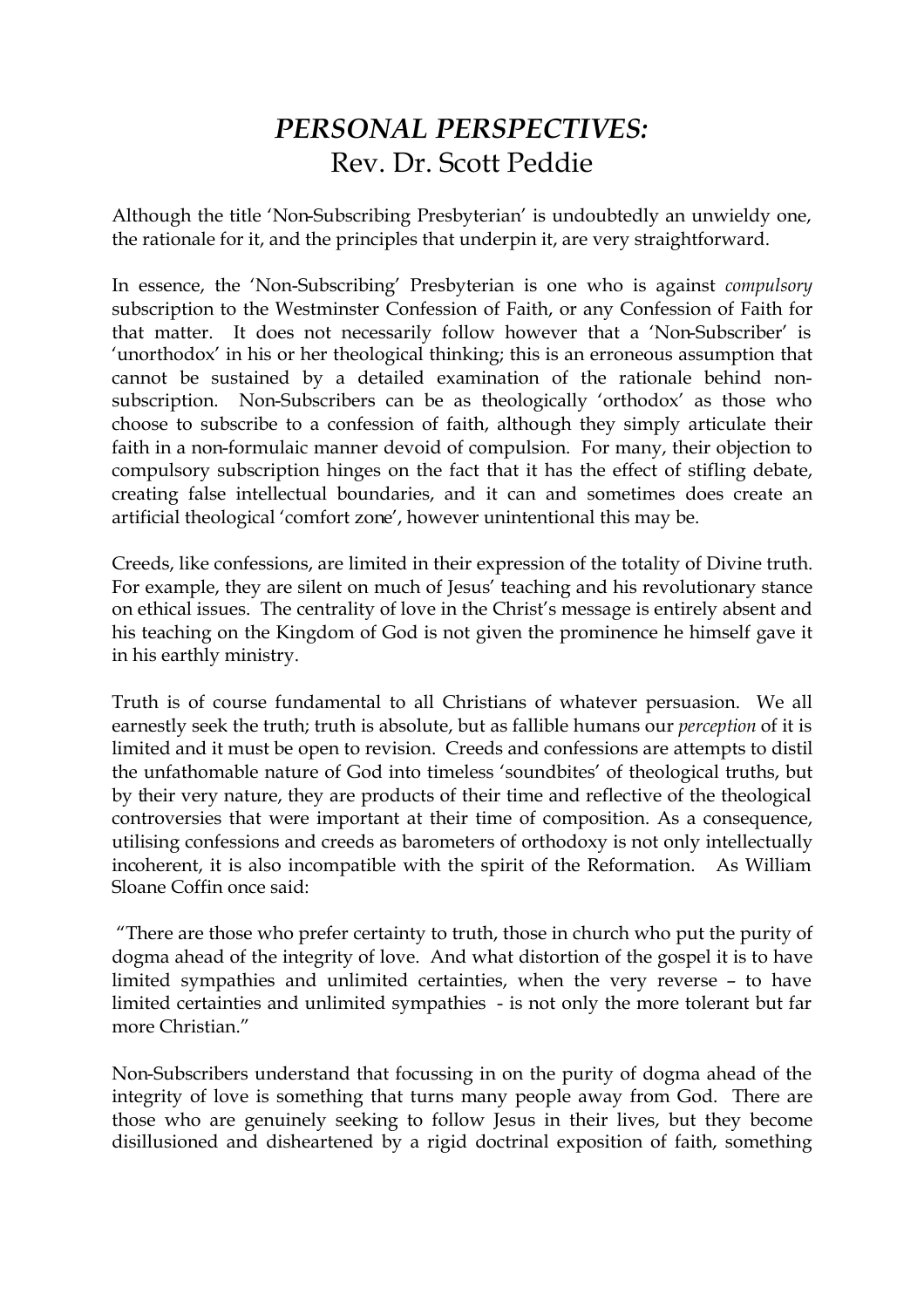that, incidentally, is contrary to Christ's message. Not only that, it has tragic consequences, whereby people are turned away from Jesus rather than being drawn towards him. The working principle of the Non-Subscriber therefore, is to strive to be inclusive in our fellowship. Our understanding is that by being inclusive, all things are possible through God's grace; those who exclude limit those possibilities and this is surely contrary to God's will. Although our congregations and ministers are diverse in their theological beliefs, we are all bound together by a common understanding that the Scriptures of the Old and New Testaments are all that is required to foster true Christian knowledge and the correct expression of that faith.

Non-Subscribers, with their liberal and non-dogmatic approach to faith articulate a positive message to the wider Christian community in Ireland. By creating worshipping communities that are modern and responsive to people's needs, by addressing ethical and social issues and to demonstrate that Jesus is as relevant to us here and now as he's ever been, Non-Subscribers have a unique opportunity to continue their vibrant Christian witness well in to the 21st Century and beyond. By connecting with people from all walks of life, and by appealing to those who are in the words of the retired Episcopalian Bishop of Edinburgh 'dancing on the edge' of Christianity, to accept and to welcome them in to our fellowship just as they are, and to work with them in their journey of faith and discipleship, that is the task undertaken by the modern day Non-Subscribing Presbyterian.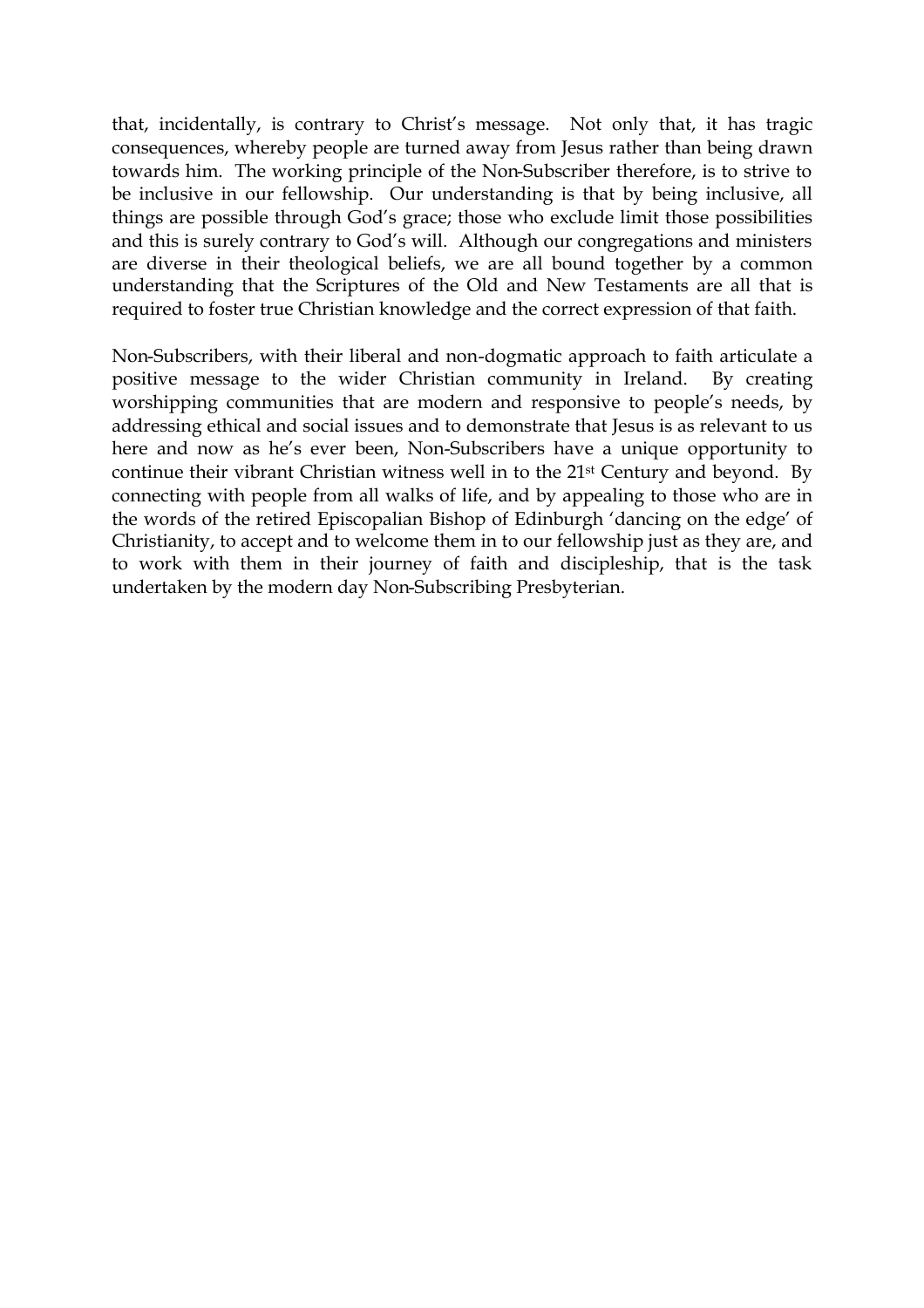## *PERSONAL PERSPECTIVES:* Rev. Dr. David Steers

*This is a shortened version of an article originally published in 'A Free Faith' (Belfast 1994).*

The Non-Subscribing Presbyterian Church of Ireland is quite a mouthful of a title to give to any denomination. It doesn't trip of the tongue very easily. If a team of advertising executives was given the job of improving the image of the Church the first thing they would probably do is suggest a new, snappier name. But, of course, that is the name that history has given us, and while it sometimes causes confusion – some people really do believe that non-subscription implies not making any financial contribution – it is still an accurate description of the position adopted by the Church.

It is a Non-Subscribing Church in that in the eighteenth and nineteenth centuries its members refused to subscribe to the Westminster Confession of Faith. They held to the point of view that the Bible was the sole rule of faith and the imposition of anything from outside it was wrong.

So the Non-Subscribing Presbyterian Church is an historical Church. Its roots go far back across the centuries indeed many of its churches date their origins to the 17th and 18th centuries.

But what of the faith of a Non-Subscriber in the world today?

Non-Subscribers have always emphasised both today and historically that they stand by the Bible. Of course, we understand the Bible in different ways today than we might have done one or two hundred years ago but the centrality of the Bible remains unchanged.

This is reflected in the Constitution of the Church which with its opening clause states: "That the Scriptures of the Old and New Testament are the Rule of Christian Faith and Duty under the teaching of our Lord Jesus Christ". This clause is followed up with two further clauses that emphasise the right of people to form and hold their own opinions as well as rejecting the imposition of human tests and confessions.

So according to our own Church Constitution the Bible remains paramount, interpreted under the teachings of Jesus, but it is for each person to understand it for him or herself.

It is interesting to note that if you look at the Constitution you will see that the fourth clause quotes a number of passages from the Bible. Someone of a particularly legalistic or pedantic mind might want to argue that in doing this there is an element of contradiction here, since it is in one breath stating that the Scriptures as a whole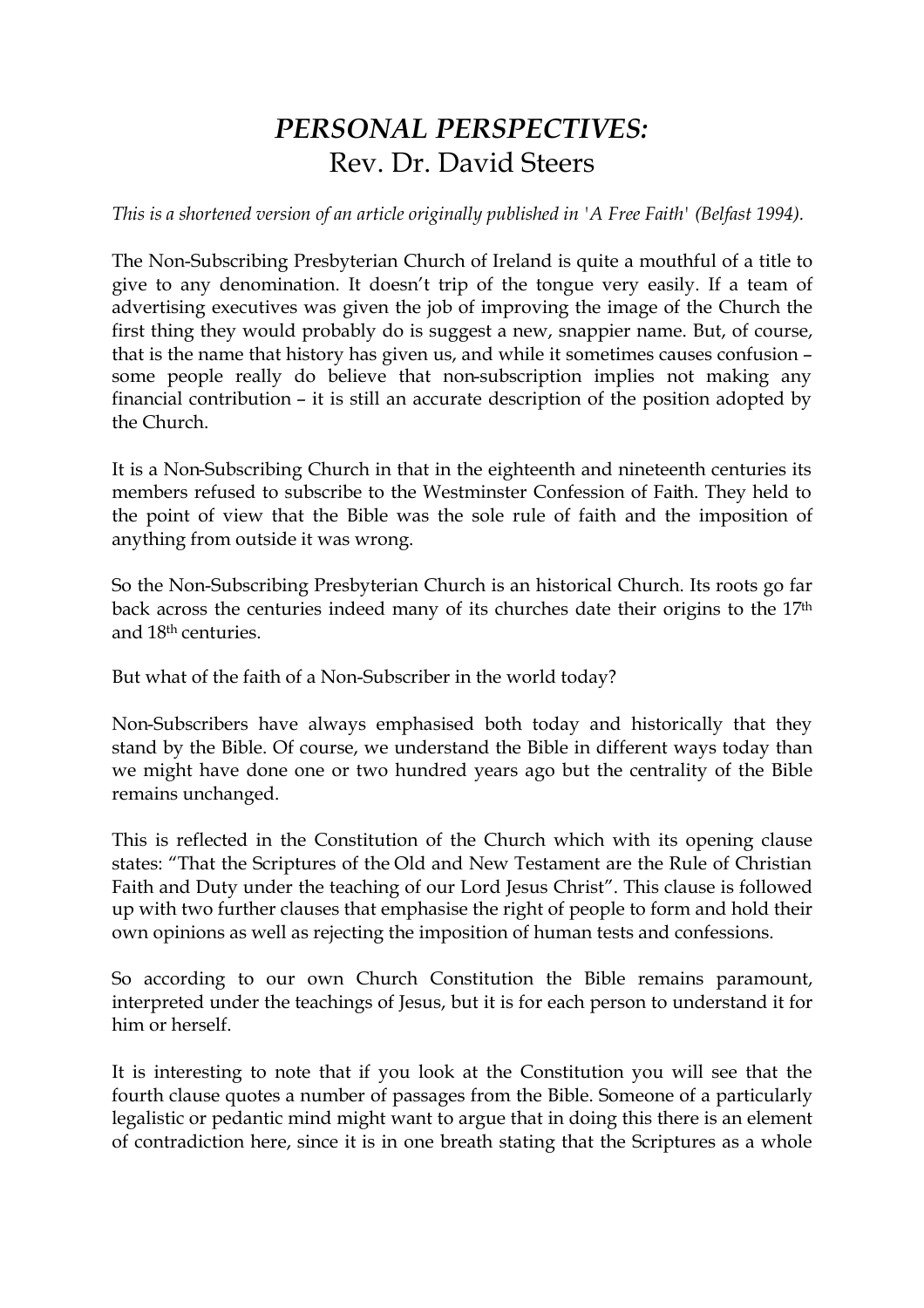are the central documents of the faith and it is the right of everyone to search them for themselves, and then in the next breath it is selecting some portions that are presumably the most important and to be particularly noted.

The clause actually cites three passages all from the Gospels, and all of them sayings of Jesus. But whatever we might want to say about the way the constitution is put together everyone would probably agree that the quotations are a good selection of verses which do say something about the general outlook of our denomination. I would like to look at one of these short passages and what it means in relation to our witness today.

The passage comes from Matthew chapter 7 verse 21: "Not every one that saith unto me, Lord, Lord, shall enter into the kingdom of heaven but he that doeth the will of my Father which is in heaven". This is just one item of the teaching of Jesus given in the Sermon on the Mount. It links in very closely with the earlier verse about being known by your fruit – "every sound tree bears good fruit, but the bad tree bears evil fruit". Fruit is not what someone says but what they do, and we are judged by our deeds rather than words.

This is a very direct and straightforward statement that almost needs no explanation. That is why it was included in the Constitution. There is a parallel passage in Luke's Gospel which puts it even more directly: "Why do you call me 'Lord, Lord,' and not do what I tell you?" A great deal of our attitude is summed up in that statement – that we believe in the teachings of Jesus rather than the teachings about Jesus, that we believe that faith without works is dead. In the end I think it is good that that passage should be highlighted because to try and take it seriously is to move away from religion that is concerned only in saying the right words to one that is about living life as it should be lived in accordance with Jesus' teaching.

In the end religion has to be about life rather than statements and about faith rather than belief to be of any value at all.

It was George Bernard Shaw who said: "You can tell a man's creed not by what he says he believes but by the assumptions under which he habitually acts".

But also bound up at the back of this passage is the idea of judgement. Entering the kingdom of heaven is linked to being true. In the end any pretence or disguise will be stripped away. We might be able to deceive other people with our words but we cannot deceive God: "Thou discernest my thoughts from afar" says the Psalmist (Psalm 139 verse 2). But by the same token we shouldn't try to fit a picture of judgement day to this but rather recognise that the judgement of God comes to us through ourselves.

As Emerson once wrote: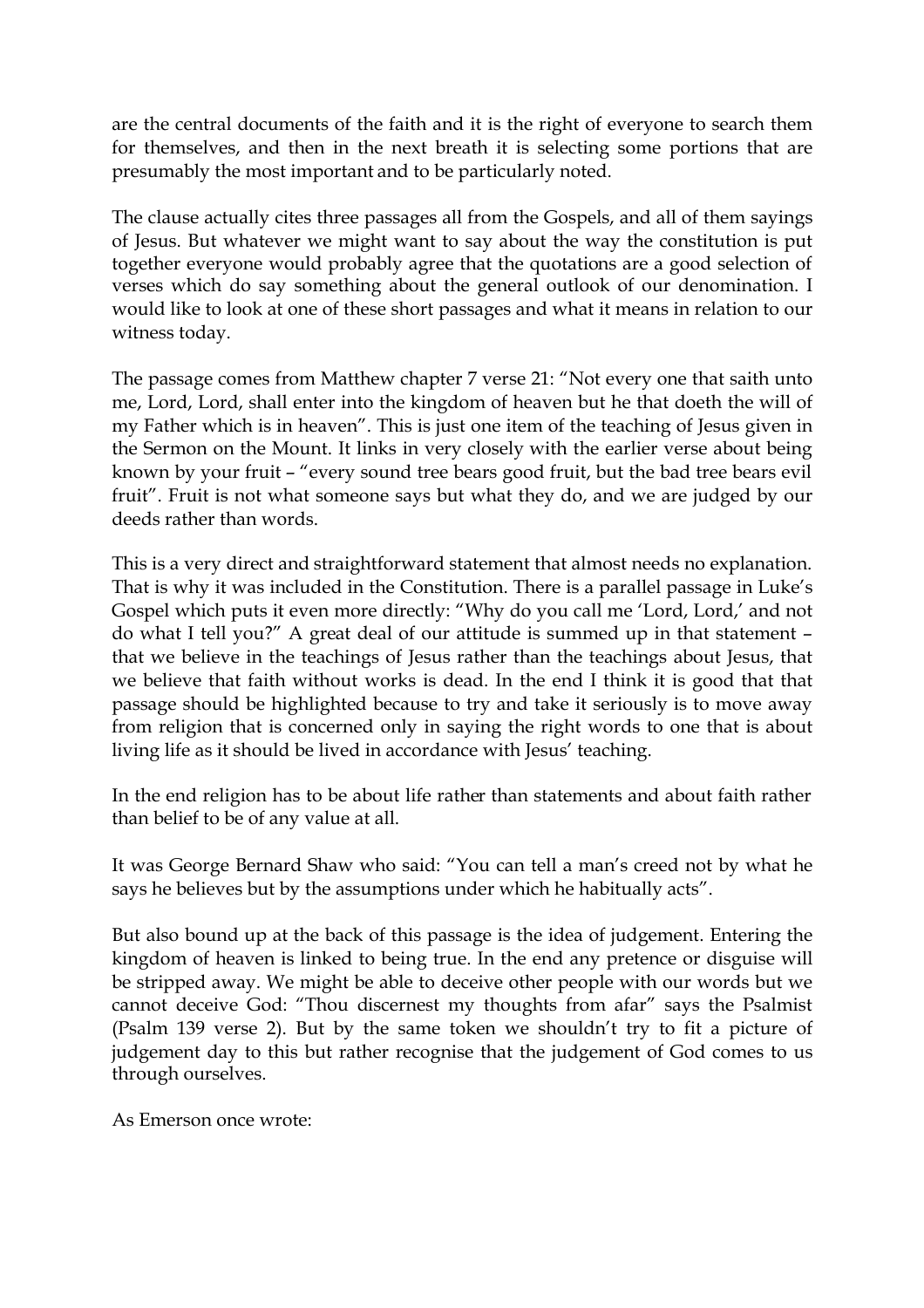Thus in the soul of man there is a justice whose retributions are instant and entire…If a man dissemble, deceive, he deceives himself, and goes out of acquaintance with his own being. Character is always known…The least admixture of a lie…will instantly vitiate the effect. But speak the truth, and all things alive or brute are witnesses, and the very roots of the grass underground there do seem to stir and move to bear your witness.

But maybe, in some senses, this is to read too much into the passage from Matthew. At root it is most certainly a simple statement about religion being a practical rather than a doctrinal thing. A saying of Jesus that takes us away from creeds and written formulations of faith and points is to the way we live and are.

But this isn't the only way it could be understood. Other people might want to argue for a different interpretation. Indeed some see this section as entwined with notions of obedience not just to Jesus' teachings but to whatever notions they have about his personal status with regard to God. They assume that to call Jesus Lord you must agree with the detailed creedal claims that are made about him. For them it does quite the opposite than it might do for us. Whereas I would suggest that passages like this show how unnecessary and unhelpful creeds are, they would see them as just strengthening their own belief in their church's creed.

In the end though, to do this, I feel sure, is to read back into the original words of Jesus something that wasn't there. His whole ministry exhibited a concern not for outward appearances but for inner experience and commitment.

All this is very adequately summed up in our Constitution:

We, therefore, refuse to impose conditions upon the Church which He himself has not sanctioned, and we solemnly declare our allegiance to the principle, as the real bond of union among Christians, that the teaching of Christ himself must take precedence over the doctrines of a later time, and that unity is to be sought, not in uniformity or creed, but in a common standard of righteousness and obedience to the commandments which Christ himself laid down.

This was written for our Constitution in 1910 although it reflects thinking that is much older. It seems to me that to be a very true and important observation that is plainly correct. However, the story of Christianity runs quite contrary to this – Churches have always been busy assembling creeds, very often to be used, not to promote unity, but to keep other people out.

There has been almost an inevitability about this as the earliest statements or confessions of belief which were really very simple, possibly spontaneous remarks were gradually expanded into something else. It is interesting to note that Paul's first letter to the Corinthians contains what is generally regarded as the very earliest